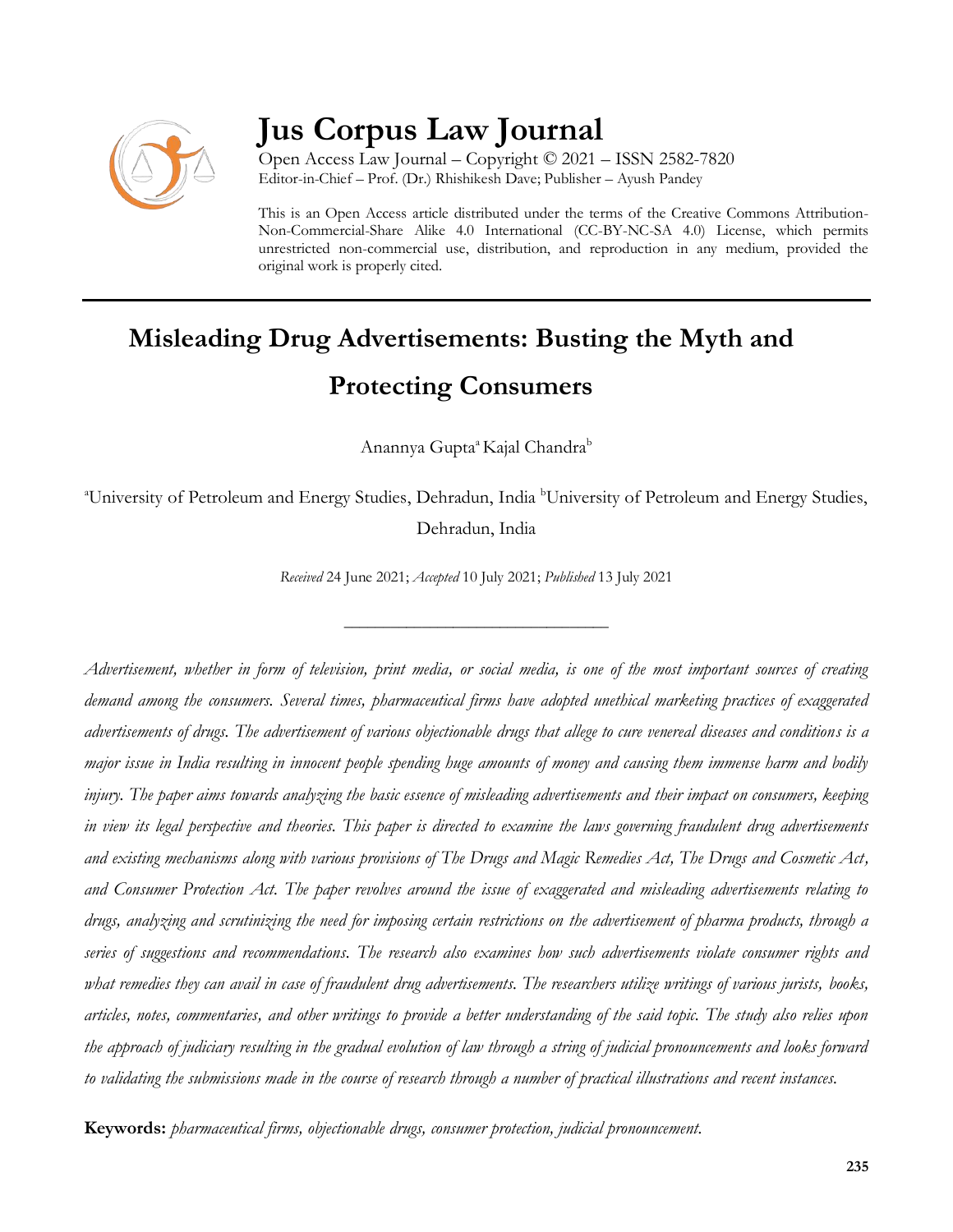#### **INTRODUCTION**

 $\overline{\phantom{a}}$ 

Advertising is a form of communication that educates the general public about a company's existing and upcoming products and services. It is deemed as one of the most effective forms of communication having extensive reach. Advertisement is used as an effective tool by businesses to stimulate and encourage their target consumers about the use and benefits of their products.

Advertisements made through traditional or mass media include advertisements in newspapers, cinema halls, jingles, magazines, television, radio, etc. On the other hand, advertisement through new or contemporary media involves the communication of information through ads on web series, blogs, Emails, and various social networking websites like Instagram, Facebook, WhatsApp.

Advertising has a great impact on consumer's behavior and mind. Though advertisements are resourceful to the business bringing those huge profits, it is important that such advertisements are ethical and do not violate the rights of the consumer. Exaggerating claims providing unrealistic hopes to the consumers makes an advertisement redundant. Using the star power of celebrities to endorse unethical products with irrational claims is not a good practice and poses a major threat to consumers.

#### **UNDERSTANDING MISLEADING ADVERTISEMENT**

An Advertisement can be termed as "misleading" when it conveys factually incorrect or deceptive information about a product. Advertisements can be "misleading" if they contain false statements of fact, conceal or leave out important facts, include or imply a promise to do something without the intention of carrying it out, or create a false impression, even if everything is stated may be literally true.<sup>1</sup> A misleading advertisement is one that distorts reality, persuading consumers to buy the product which they would not have otherwise

<sup>1</sup> Shubhank Khare*, '*Protection Of Consumers With Reference To Misleading Advertisement In India: A Critical Analysis' [2018] IJLDAI 349, 363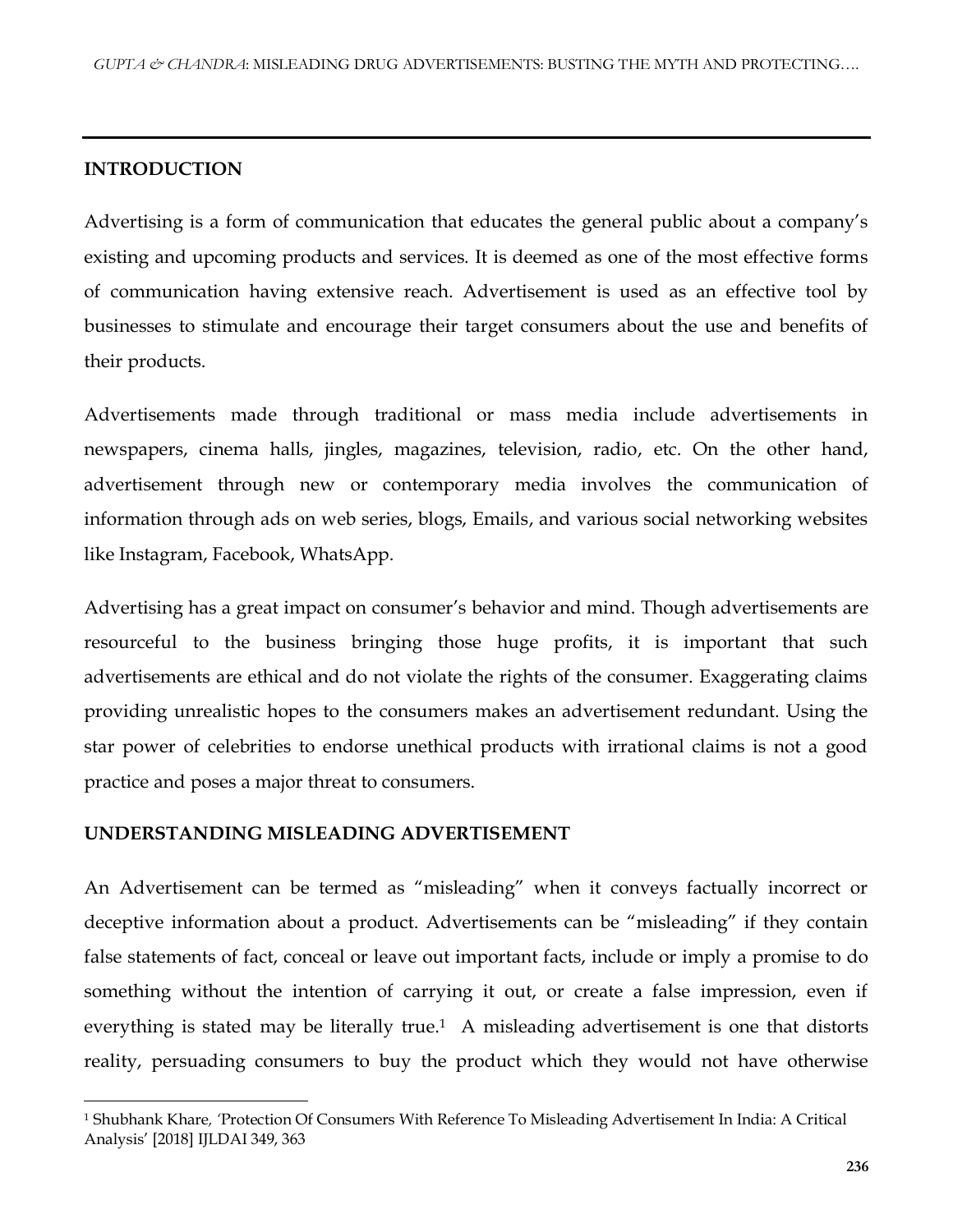bought. Though false and deceptive advertising is illegal in most countries, manufactures leave no opportunity to deceive people and earn profits.

## **When an advertisement does becomes false or deceptive?**

The Consumer Protection Act, 2019 has included the definition of "misleading advertisement".<sup>2</sup> The act defines an advertisement as misleading when it is backed by a false description of the product or service, gives a false guarantee, conceals important information, or conveys the implied or express representation of the manufacturer as an unfair trade practice.

An advertisement becomes "misleading or deceptive" if<sup>3</sup>-

- There is a misrepresentation, omission of material facts which is likely to mislead the consumer.
- The customer acts reasonably under the given circumstances.
- Such misrepresentation or omission can affect the conduct and decision of the consumer with regard to the product or service.

# **MISLEADING DRUG ADVERTISEMENTS: AN ANALYSIS**

Misleading advertisements giving exaggerated attributes of a drug or medicine has become a prominent issue in India. These advertisements affect consumer decisions inducing them to buy it and which eventually poses a serious threat to their health. Though there are several laws and regulating bodies to govern the advertisement of such drugs, there is still a need for better reforms.

Section 2(a) of The Drugs and Magic Remedies (Objectionable Advertisements) Act<sup>4</sup>, 1954 defines the term "advertisement" as any notice, circular, label, wrapper, or other documents, and any announcement made orally or by any means of producing or transmitting light,

 $\overline{\phantom{a}}$ <sup>2</sup> Consumer Protection Act 2019, s 2(28)

<sup>3</sup> Khare (n 1)

<sup>4</sup> Drugs and Magic Remedies (Objectionable Advertisements) Act 1954, s 2(a)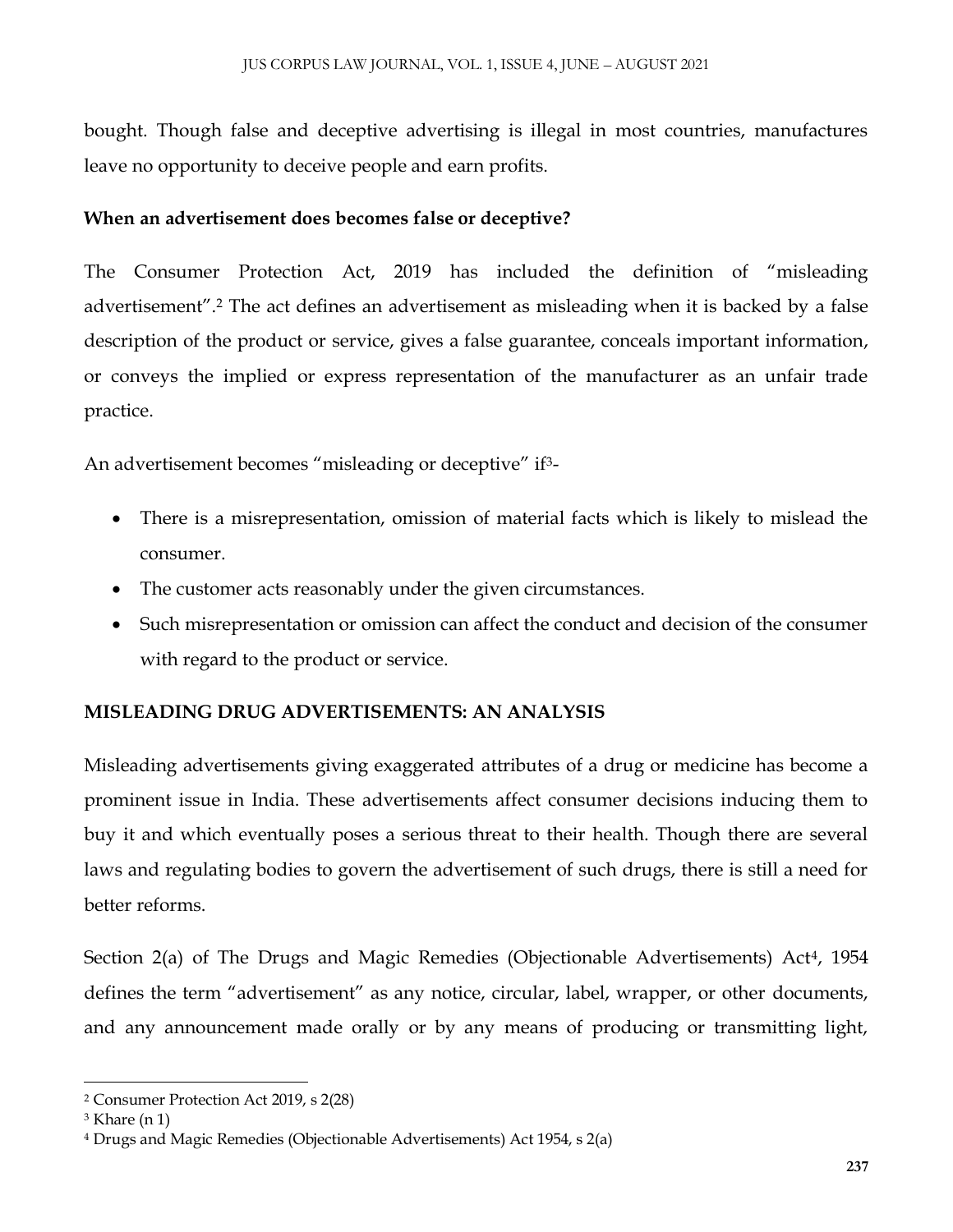sound or smoke.<sup>5</sup> The act restricts advertisements of certain types of drugs and magic remedies for treatment, cure, and diagnosis of certain diseases or disorders. The Act further defines "drug" as<sup>6</sup> -

- a. Medicine for the internal or external use of human beings or animals.
- b. A substance that is meant to be used for diagnosis, cure, treatment, mitigation, or prevention of disease.
- c. An article other than food, which when used can affect the structure or any organic functioning of the body.
- d. Any article that can be used as a component of such medicine, substance, or article.

Drug advertising has become a big business for companies to earn profits. The primary goal of such companies is not to help the consumers but to sell their products. The manufacturer of these drugs tries to create confusion and play with the minds of the consumer. They do not aim to fulfill the needs of the consumer but only try to cater to their wants and fancies, targeting the emotions of the consumer. Recently, 257 complaints against misleading advertisements in June and July were upheld by the Consumer Complaints Council (CCC) of the Advertising Standards Council of India (ASCI). These drugs claiming exaggerated benefits may pose a serious threat to the health and life of the consumer. Therefore, it's high time that such advertisements are checked, and the advertisers are subjected to stricter punishments.

## **EXISTING LEGAL FRAMEWORK RELATING TO ADVERTISEMENT OF DRUGS**

#### **The Drugs and Magic Remedies (Objectionable Advertisement) Act, 1954**

The Act aims at controlling and prohibiting of advertisement of certain drugs and remedies that claim to possess magic qualities to cure a disease or ailment. The act is devoted to putting checks and balances on the advertisement of drugs.

The term "magic remedy" has been defined under the Act to include "a talisman, mantra, kavacha and any other charm of any kind which is alleged to possess miraculous powers for or

<sup>5</sup> *Ibid* 

<sup>6</sup> Remedies Act (n 4), s 2(b)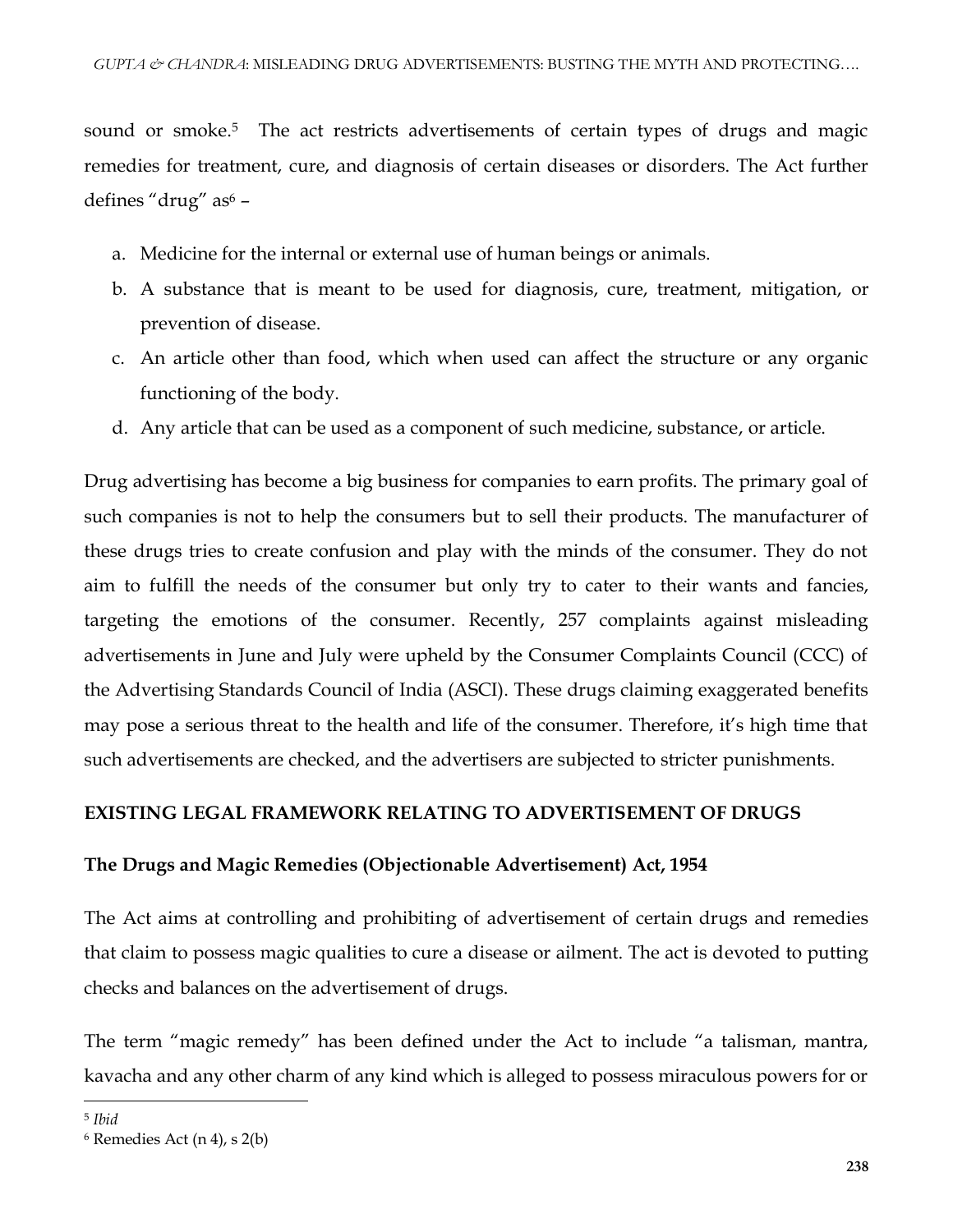in the diagnosis, cure, mitigation, treatment or prevention of any disease in human beings or animals or for affecting or influencing in any way the structure or any organic function of the body of human beings or animals"<sup>7</sup>

Section 3 of the act prohibits the participation of a person in the publication of any advertisement that reflects the use of a particular drug for the cure, diagnosis, mitigation, or treatment of a disease or disorder given under the schedule or the rules under the act. The act stringently opposes the publication of any drug advertisement wherein<sup>8</sup>-

- Such drugs may lead to procurement of miscarriage in women.
- Such drugs may lead to the prevention of conception in women.
- Such drug is used for maintaining or improving sexual pleasure in human beings.
- The drug is used for curing menstrual disorders in women.
- Any drug utilized for curing, prevention, diagnosis, mitigation, or treatment of any disease or disorder enumerated in the schedule of the act. The schedule provides for a wide list of diseases or conditions including obesity, diabetes, female disorders, forms and structure female bust, blood pressure, impotence, disorders relating to nervous system cancer, rheumatism, epilepsy, heart diseases, venereal disorders such as soft chancre, venereal granuloma, and lympho granuloma.

Further, section 4 of the act also prohibits advertisement which directly or indirectly highlights false impression relating to the true character of a particular drug or remedy or makes any false claim regarding the same. The prohibition contemplated in the act extends to the advertisement of magic remedies providing either direct or indirect claims of curing a disease or disorder. The penalty for violation of the provisions attracts six months of imprisonment with or without a fine. Also, if the violation or offence continues, the said offender is liable for imprisonment up to one year with or without a fine. Also, Section 5 of the act prohibits a person from administering magic remedies and engaging in the publication of certain drugs enumerated under section 3. While discussing the objective of the said act the Supreme Court

 $7$  Remedies Act (n 4), s 2(c)

<sup>8</sup> Remedies Act (n 4), s 3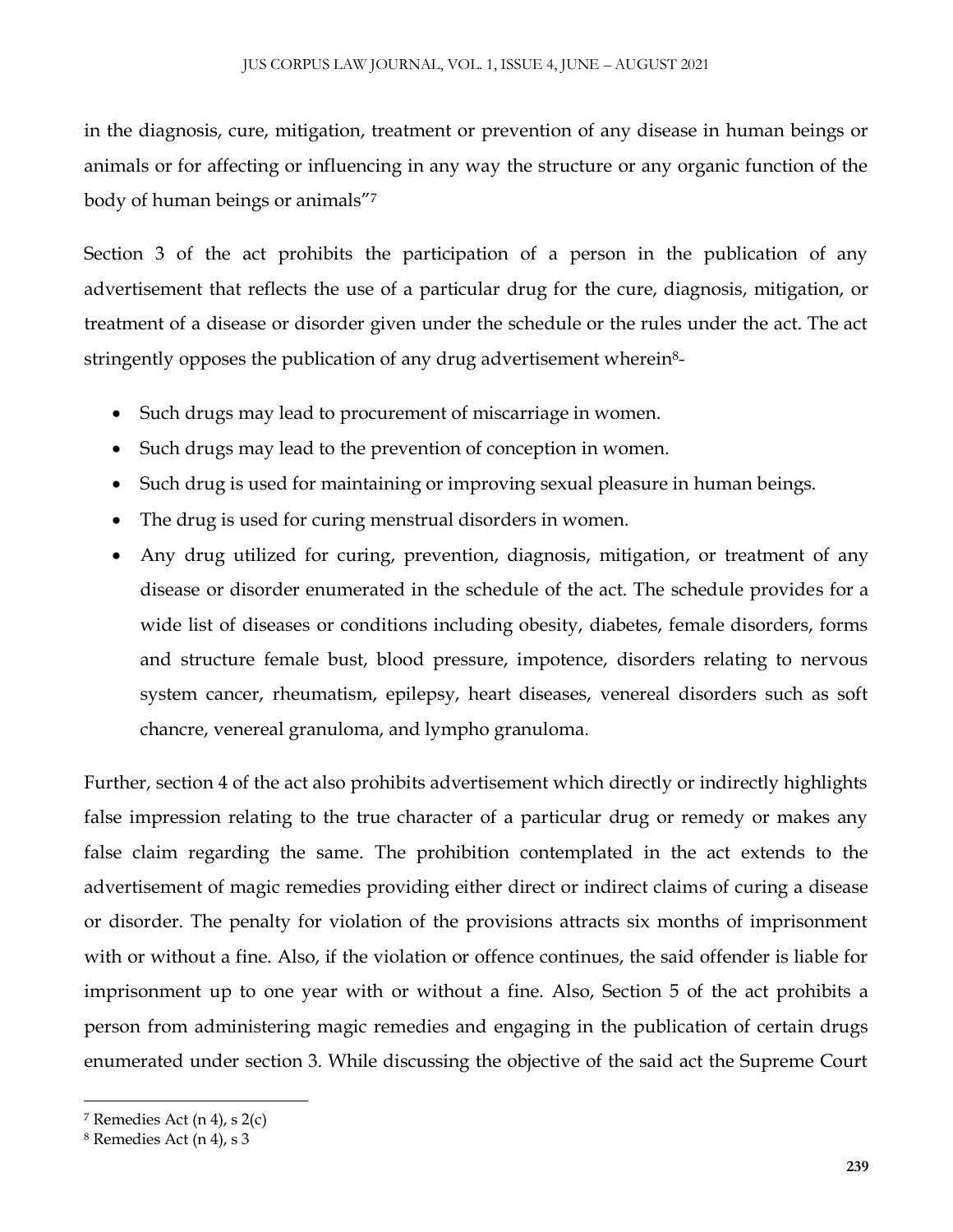in the case of **Hamdard Dawakhana (Wakf) Lal Kuan, Delhi & Another V. Union of India & Others***<sup>9</sup>* , observed that "The object of the Act is the prevention of self-medication and selftreatment and a curb on such advertisements is a means to achieve that end."<sup>10</sup>

#### **The Drugs and Magic Remedies Objectionable Advertisement Rules, 1955**

Rule 3 provides for the scrutiny of deceptive advertisements relating to drugs. If the drugs are found to be misleading, the person authorized by the State Government on this behalf can direct the manufacturer, distributor, packer, or seller to provide the composition of the said drug for scrutiny. Further, rule 6 states that no person shall be allowed to participate in the promotion and publication of drugs used for cure, diagnosis, mitigation, or treatment of any disorder or disease enumerated under the schedule of the rules.

#### **The Drug and Cosmetic Act11, 1940**

The Drugs and Cosmetic Rules, 1945 formulated under the said act provides for certain diseases as mentioned under schedule J which a drug may not purport or claim to prevent and cure. It further provides that no drug may claim, purport, prevent or assist to procure miscarriage in women. Other diseases and conditions as set out in Schedule J include genetic diseases, diabetes, AIDS, obesity, cataract, improvement in vision, etc.

Also, the sale, manufacture, or distribution of any drug which purports or claims to prevent, mitigate or cure any disease or ailment is verboten under section  $18(a)$  (iv)<sup>12</sup> of the Drugs and Cosmetic Act, 1940.

## **The Cable Television Network Act<sup>13</sup> and Rules<sup>14</sup>**

The code for advertising has been set out under the Cable Television Network Regulation Act, 1955, and the Cable Television Network Rules which are required to be adhered to by all cable

 $\overline{a}$ 

<sup>9</sup> *Hamdard Dawakhana (Wakf) Lal Kuan, Delhi & Anr v Union of India & Ors* AIR 1960 SC 554

<sup>10</sup> *Ibid* 6

<sup>11</sup> Drug and Cosmetic Act 1940

<sup>12</sup> *Ibid* s 18(a)(iv)

<sup>13</sup> Cable Television Network Regulation Act 1955

<sup>14</sup> Cable Television Network Rules 1994, GSR 729(E)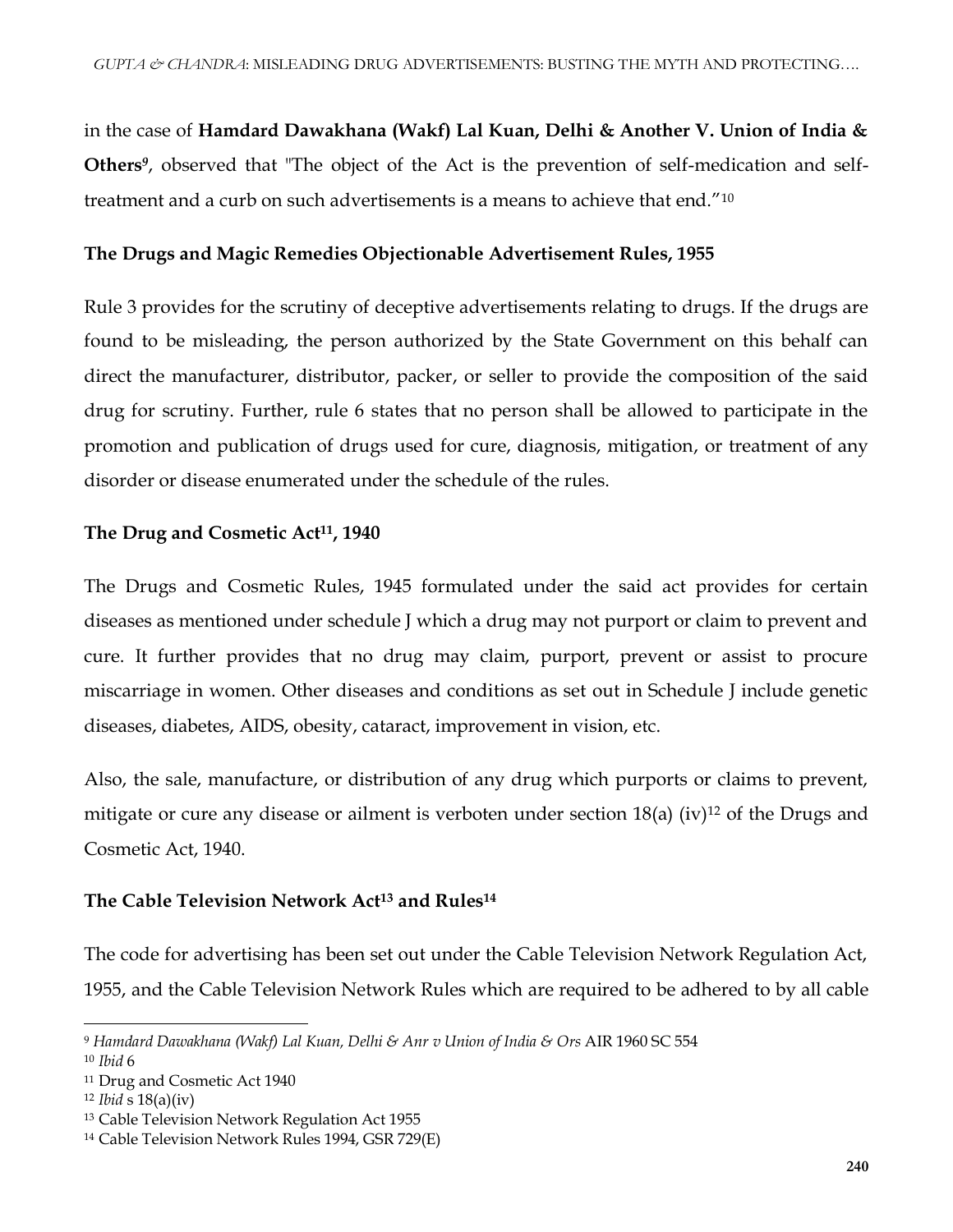television networks. The advertisement code stimulated under section 6, Chapter II of the Cable Television Networks (Regulation) Act prohibits a person to transmit or re-transmit any advertisement through a cable network if such advertisement is not in conformity with the prescribed code. The violation of the said provision attracts seizure of operating equipment carrying out the advertisement. Also, the first offence attracts imprisonment which may extend to two years or a fine amounting to Rs. 2000 or both. Further, a subsequent offence carries imprisonment extending to five years or a fine of Rs. 5000 or both. The act also empowers the Central Government to take measures for contravention of the advertisement code prescribed under it.

Also, rule 7 of the Cable Television Network Rules, 1994 envisages that the advertisement of the said product or service must be fair, free from all defects and deficiencies, and must adhere to the laws of the land. Also, at the same time, the advertisement must not be such that it leads the public to deduce that the product or its ingredients possess some magical, special, or supernatural properties capable of benefitting the buyer. The said rules were amended in 2006 which provides that no advertisement for public exhibition through a cable service shall be carried out in violation of the code for self-regulation prescribed by the Advertising Standards Council of India (ASCI).

## **The Competition Act**

False advertisements and deceptive marketing practices were undertaken to promote the use or supply of products and services are also dealt with under the Competition Act, 2002. The deals with all types of representations made to deceive people. Where a representation induces a person to buy or use a particular product or service, it will not be acceptable. There are two regimes mentioned under the act to deal with false and deceptive marketing practices. Section 53<sup>15</sup> of the act imposes a penalty exceeding up to Rs. 10 Lakhs for a person who publishes or is a party to such publication that misleads consumers in terms of quality, quantity, the composition of a product.

<sup>15</sup> Competition Act 2002, s 53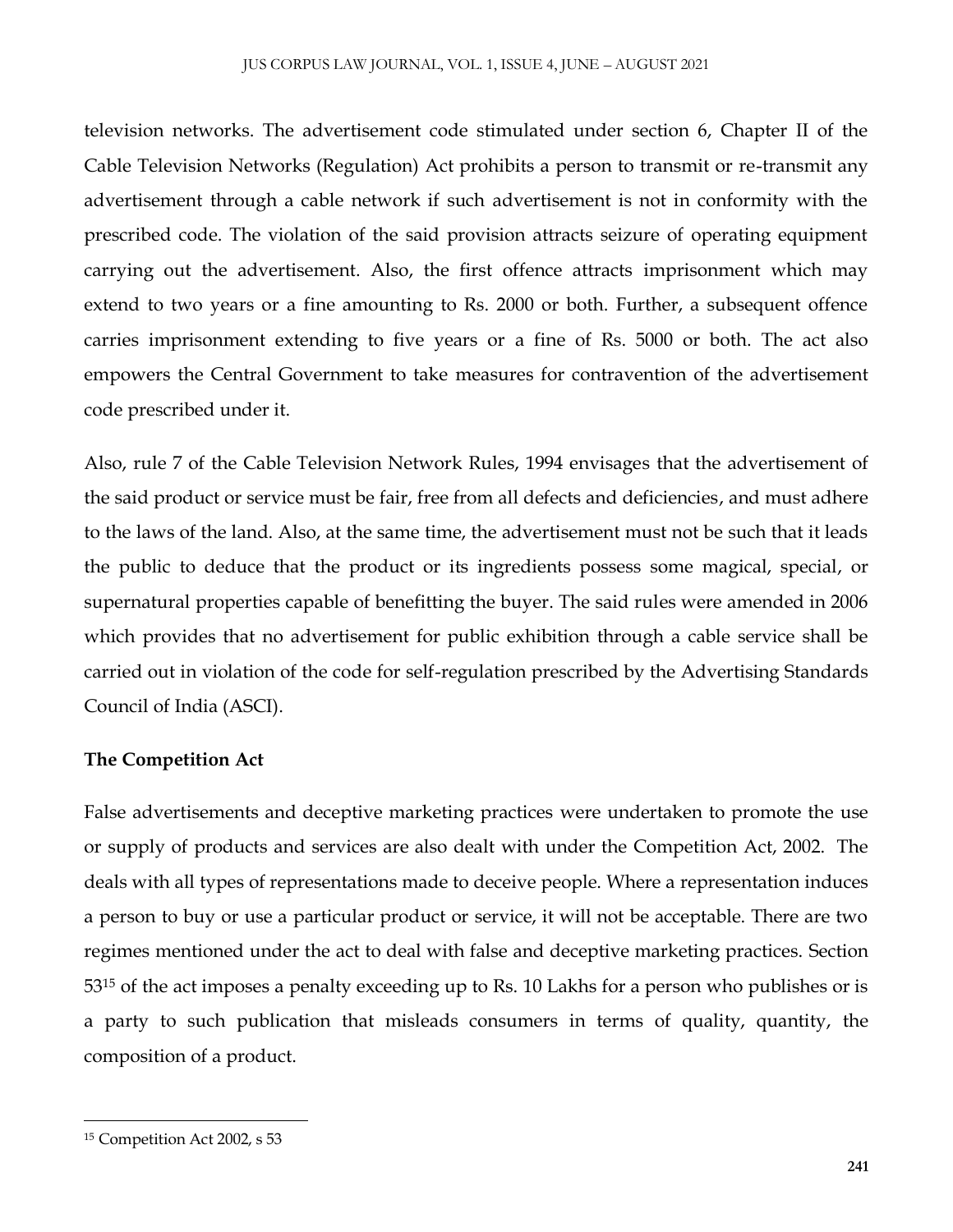# **REGULATORY BODIES GOVERNING DRUGS IN INDIA**

# **The Advertising Standards Council of India (Asci): The Self-Regulation Mechanism**

ASCI is a self-regulatory, voluntary, non-profit organization established in 1985, operating under the advertisement industry. The organization is committed to shielding consumer interests to ensure, maintain, and enhancing public confidence in the advertisement. The ASCI sets forth the code for self-regulation for all companies, industries, and individuals indulging in advertisement with the purported view of protecting the ultimate interests of the consumers and promoting fair advertisement practices.

In order to carry off its very objective of nurturing fair advertisement policy and safeguarding consumer interest, ASCI sprang up with a "Code for Self-Regulation in Advertising" which is a regulatory mechanism indulged in analyzing and controlling the content of the advertisement. The mechanism ensures that the content is not offensive and illegal and is not directed to mislead the consumer of its true character. The basic guidelines issued by ASCI are $16$ -

- Promotion of fair advertisements by ensuring honest and truthful representations and claims, thereby protecting consumers from misleading advertisements.
- Advertisements must adhere to the generally accepted standards of public decency.
- Prohibition of indiscriminate use of advertisement for the promotion of such products which are harmful or hazardous to individuals and society.
- Ensuring that the advertisement is carried out while observing fairness in competition so that the canons of generally accepted competitive behavior and the need of the consumer to be informed of his choices are accomplished.

# **National Advertising Monitoring System (NAMS)**

<sup>16</sup> Hemant Goyal & Jitender Jain, 'Advertising Law In India - Part 1' (*Mondaq*, 17 August 2012) [<https://www.mondaq.com/india/advertising-marketing-branding/192384/advertising-law-in-india--part-1.>](https://www.mondaq.com/india/advertising-marketing-branding/192384/advertising-law-in-india--part-1.) accessed 04 June 2021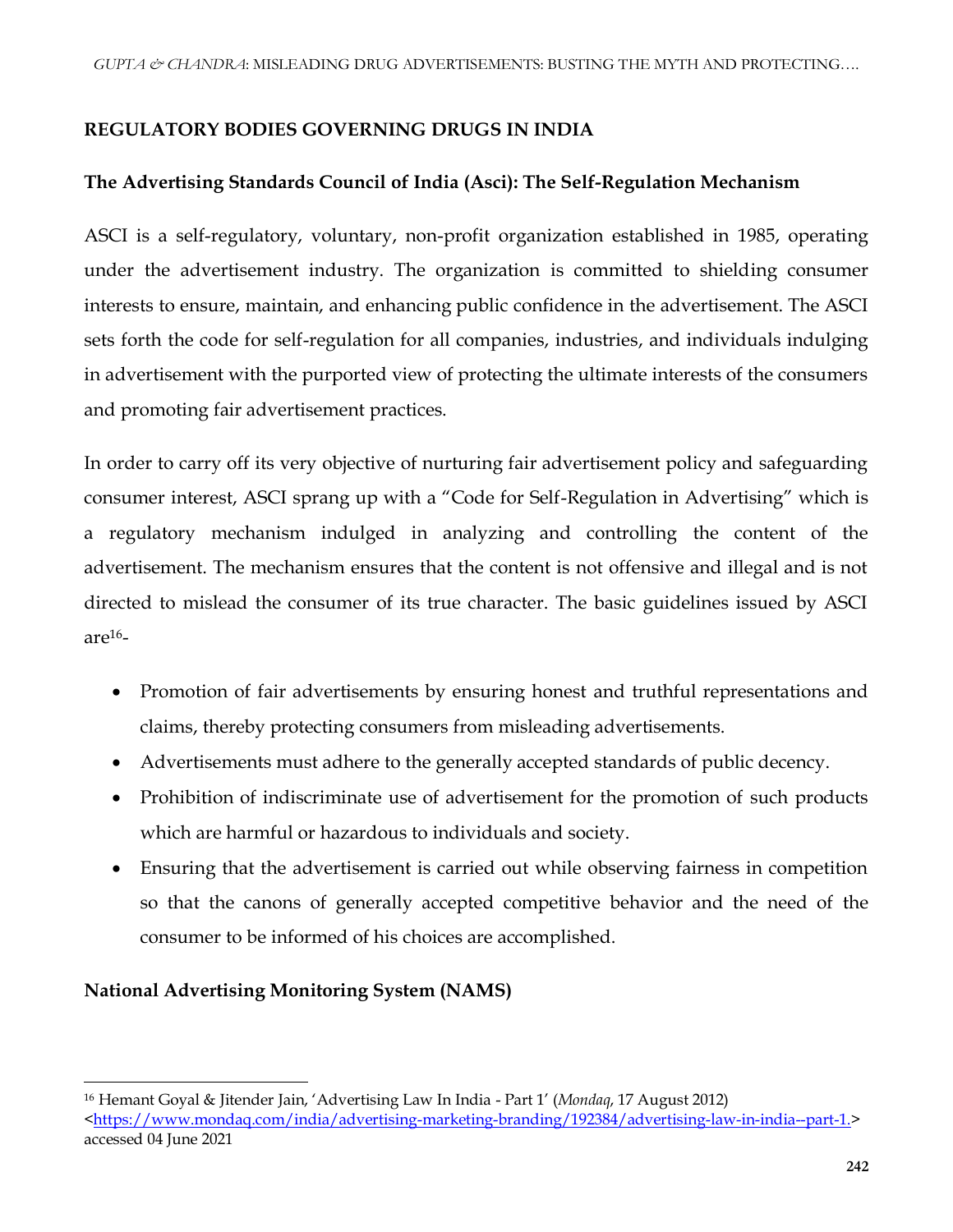NAMS is a mechanism instituted by ASCI in partnership with TAM Media Research to carry out the tracking of misleading advertisements both in print and electronic media. NAMS was established in 2012 to identify and analyze advertisements that are in potential violation of the ASCI Code. The mechanism extends to advertisements by a wide range of sectors including Banking, Finance, Auto, Educational Institutions, Health Care and Services, Insurance, FMCG, Telecom, and Real Estate. The scope of work will cover the tracking of more than 30 newspapers (all editions) which contribute to over 80 percent of national newspaper readership and all TV channels in all Indian languages.<sup>17</sup>

# **The Consumer Complaints Council (CCC)**

The CCC is the complaint redressal wing of the ASCI which receives and considers complaints filed by the general public including consumer groups, government officials, and also suo moto complaints from the members of ASCI or CCC against the advertiser who contradicts the provision of the ASCI Code. considers and decides on the complaints received from the general public including government officials, consumer groups, complaints from one advertiser against another, and even suo moto complaints from the member of the ASCI Board or CCC. The council considers the complaints received by the customers and industries against false, misleading, illegal, indecent advertisements which eventually result in deceptive practices causing the violation of the Self-regulation code set up by ASCI.

However, the code of ASCI is self-imposing and not mandatory. There is no obligation on companies, industries, or individuals to adhere to the provisions of the code and therefore the code lacks a mechanism for the enforcement of its orders and directions thereby adversely affecting the consumers. Since the provisions of the code are merely recommendatory in nature, there is the fewer filing of complaints and the compliance is also low. This issue needs to be addressed.

# **Uniform Code of Pharmaceuticals Marketing Practices ("UCPMP Code")<sup>18</sup>**

<sup>17</sup> *Ibid* 9

<sup>18</sup> Uniform Code of Pharmaceuticals Marketing Practices 2014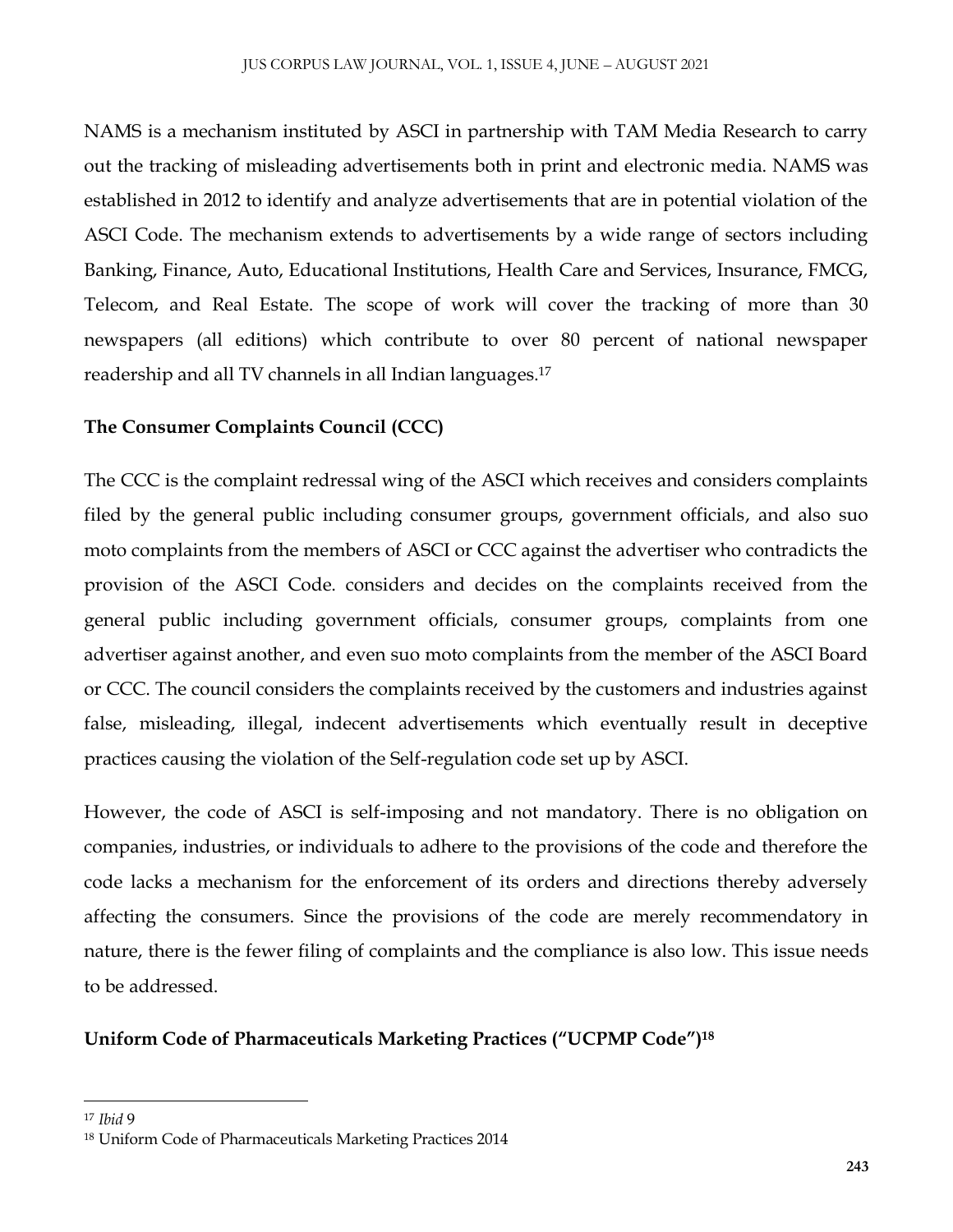The Uniform Code of Pharmaceuticals Marketing Practices is another voluntary and selfregulatory code issued by the Department of Pharmaceuticals in 2014. The code was established to regulate the marketing practices adopted by the Indian Pharmaceutical companies and also the medical devices industry. The main purpose behind the code is to curb unethical practices in the marketing of pharmaceuticals.

UCPMP guidelines in relation to drug promotion include-

- The promotion of the drug must not be conducted unless marketing approval authorizing its sale or supply has been received from the competent authority.
- The promotion must adhere to the terms of the marketing approval.
- The information relating to drugs must be up to date, verifiable, and must correctly reflect current knowledge and opinion.
- Such information must be fair, accurate, balanced and shall not either directly or by implication capable of misleading.
- The claims reflecting the usefulness of the said drug must be accurate and up to date based on all evidence.

## **The Medical Council of India**

 $\overline{\phantom{a}}$ 

Indian Medical Council (Professional Conduct, Etiquette and Ethics) Regulations<sup>19</sup>, 2002, formulated under the Indian Medical Council Act also regulates the advertisements of drugs. Chapter 6 of the said regulation prohibits a physician from aiding, abetting, or committing unethical acts. The code states that the act of soliciting patients by a physician, group of physicians, or institution/organization either directly or indirectly is "unethical" and therefore, prohibited. Use of name by a physician as or in form of an advertisement to seek attention to his skill, achievements, specialties, associations are also prohibited under the code.

The regulation further proscribes a physician from providing any approval, recommendation, endorsement, certificate, report or statement with respect of any drug, medicine, nostrum

<sup>19</sup> Indian Medical Council (Professional Conduct, Etiquette and Ethics) Regulations 2002, pt III, s 4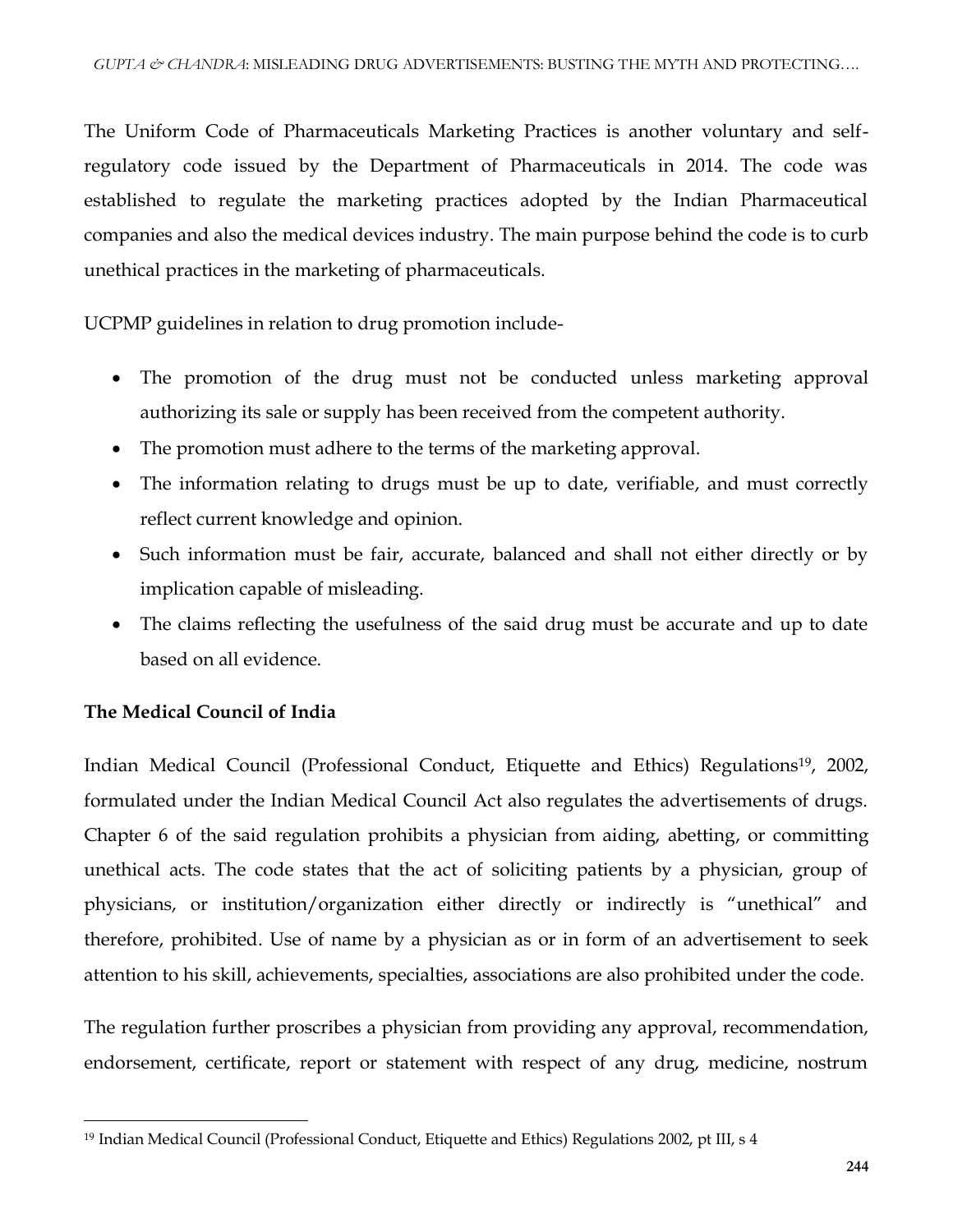remedy, surgical, or therapeutic article, apparatus or appliance or any commercial product or article with respect of any property, quality or use thereof or any test, demonstration or trial thereof, for use in connection with his name, signature, or photograph in any form or manner of advertising through any mode nor shall he boast of cases, operations, cures or remedies or permit the publication of report thereof through any mode.<sup>20</sup>

# **Press Council of India**

Norms of journalistic conduct<sup>21</sup> formulated by the Press Council of India enunciates the compulsions and compunctions in journalistic practices. It lays down a code of conduct that acts as a guide to the journalist along the path of ethical rectitude. The council plays a vital role in maintaining public trust and confidence in media and ensuring adherence to professional ethics, accuracy, and fairness. The code is self-regulation that promotes accuracy and fairness by providing that the press must eschew publication of baseless, inaccurate, graceless, misleading, and distorted content or material.

The norms further restrict the advertisement and promotion of debunking myths relating to the prevention and transmission of HIV or those claiming to prevent it. Traditional cures backed by no scientific verification shall not be promoted. The said norms clearly state that advertisements of drugs claiming to cure HIV, STIs, tuberculosis, skin diseases, or other opportunistic diseases are false and misleading and therefore such advertisements must be checked and avoided.

## **FALSE AND DECEPTIVE DRUG CLAIMS: IMPACT ON CONSUMERS**

Advertisements leave a great impact on consumers. Advertisements are meant to create awareness in public and educate them about the needs, uses, and benefits of the product. However, in the current scenario, manufacturers and traders in order to enhance profits have been continuously engaged in unethical advertisements making unrealistic and false claims about their products. False or misleading advertisements adversely affect consumer behavior

 $\overline{\phantom{a}}$ <sup>20</sup> Indian Medical Council (Professional Conduct, Etiquette and Ethics) Regulations 2002, pt III, s 4

<sup>&</sup>lt;sup>21</sup> 'Norms of journalistic conduct' (*Press Council of India*, 2010) [<http://presscouncil.nic.in/OldWebsite/NORMS-](http://presscouncil.nic.in/OldWebsite/NORMS-2010.pdf)[2010.pdf>](http://presscouncil.nic.in/OldWebsite/NORMS-2010.pdf) accessed 06 June 2021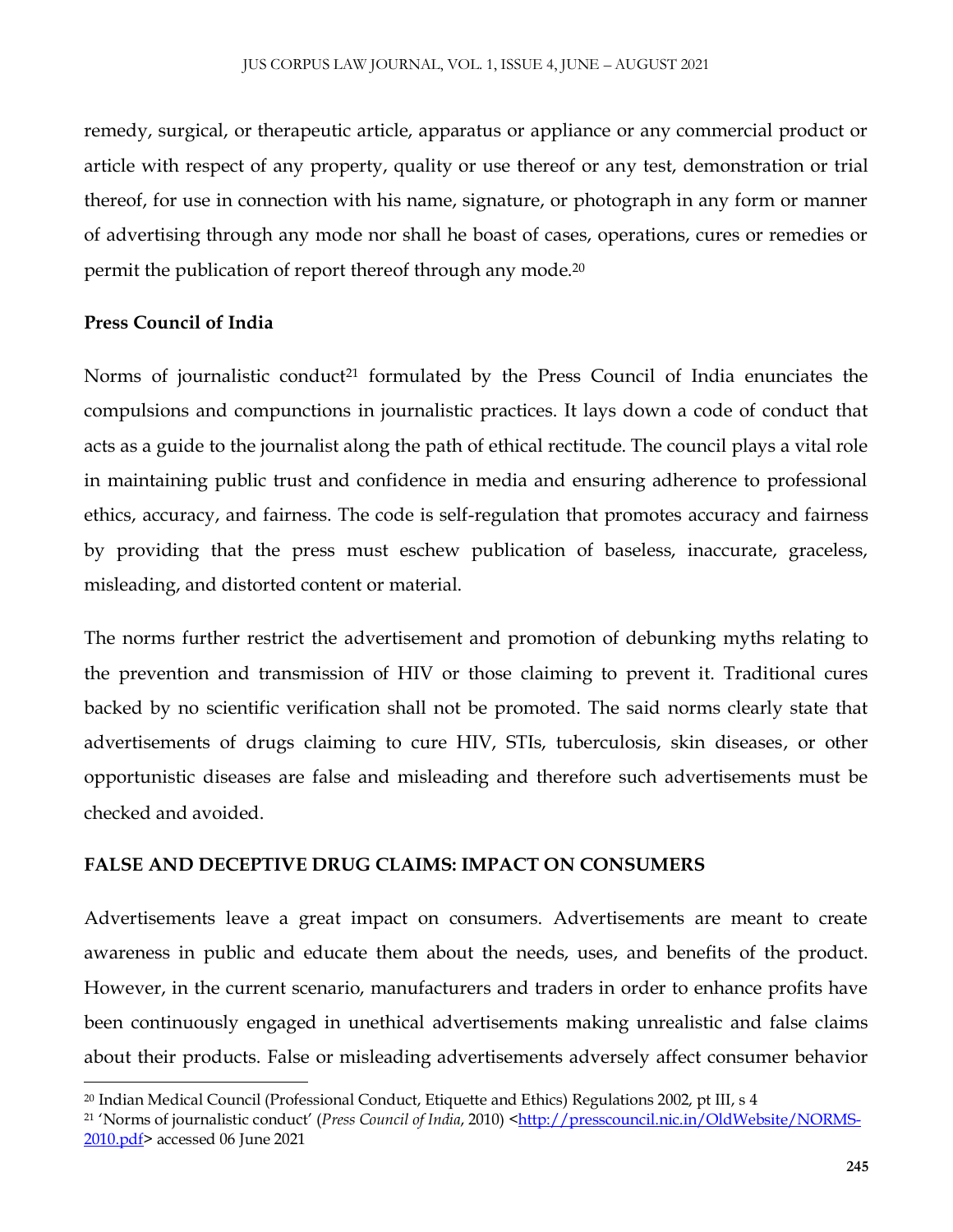and significantly influence their choice of a particular product. The undeniable impact of advertisement on consumer behavior and choices, make it even more important that such advertisements be made ethically and do not intend to mislead people.

#### **Misleading Advertisements Violates the Following Rights of the Consumer -**

#### **Consumer's Right to Information**

The Consumer Protection Act provides the customer the right to be informed about the quality, quantity, purity, standard, potency, price, and standard of the product. In order to make an informed choice, it is essential that the said consumer be given complete true information about a product or service. Using false paid testimonials quoting untrue uses and exaggerated benefits of a particular drug in order to convince buyers violates consumer's right to be correctly informed. At the same time, proving false information about drugs and medicines also comes under this category. Manufacturers claiming drugs for effective weight loss in small duration, dietary supplements or vitamins, anti-aging creams, curing of HIV & AIDS are generally involved in misleading advertisements.

## **Consumers' Right to Choice**

Non-disclosure of material fact which may influence the decision of the buyer makes the advertisement deceptive and misleading. To be able to choose among a range of products and services, it is important that the consumers are provided with an adequate and true description of products backed by proper evidence and research. Magic remedies or miracle cures lack the support of science and research and therefore misleading. These drugs claiming unrealistic benefits are advertised to attract consumer attention and to trap them. The manufacturers of these drugs generally deceive people by concealing relevant information. For example, advertisement of over-the-counter drugs generally does not mention the side effect of its frequent and regular use.

## **Consumer's Right to Safety**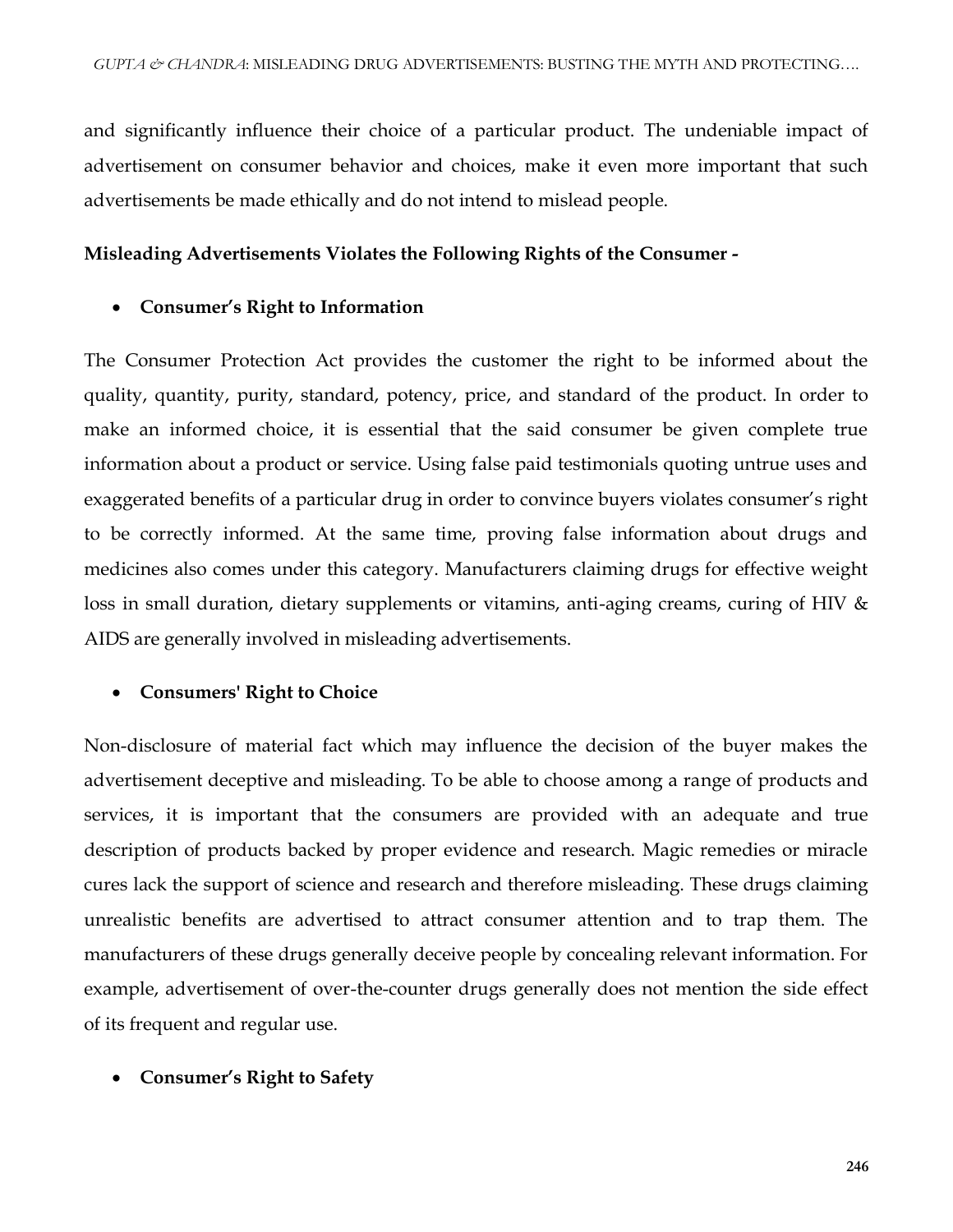Drugs of questionable efficacy may lead to severe repercussions on the health and safety of the customer. Therefore, greater responsibility on part of the advertiser is expected. Consumers have the right to be protected against dangerous product and services which are hazardous to their life or health. These classes of medicines exploit the vulnerability of consumers suffering from serious diseases or disorders or those who are the victim of an inferiority complex regarding their appearance and physical structure. Tempted by an advertisement, claiming to increase a person's height, Nadiya, for increasing her height. The surgery was conducted, and a ring fixator was fixed on the legs which had to be adjusted every six hours. To her dismay, Nadiya found her left leg shorter by ½ inches, and therefore she could not walk. The Commission held the hospital and the doctors negligent and deficient in their service and directed them to pay Rs 5,00,000 with costs amounting to Rs 2,000 to the complainant.<sup>22</sup>

In the case of **Ajay Gautam v. Amritsar Eye Clinic and 6/6 Lasik Laser Centre, Dehradun & others National Consumer Disputes Redressal Commission (NCDRC)**, <sup>23</sup> a doctor was held liable for advertising his services and promoting his laser treatment claiming it to cure correct visual acuity. The commission deciding the case found the doctor and the hospital guilty of adopting unfair trade practices and indulging in misleading advertisements.

## **Recent Instances of Misleading Drug Advertisements**

- 1. The very famous company **Lotus Herbals Ltd** was held liable for promoting its product **Lotus Herbals Youth RX** which claimed to provide ten times more geneplex youth compounds that can reverse aging and make one look younger. Complaints against the company were filed to ASCI. The company also had Shilpa Shetty endorse their product.
- 2. **Suraksha Pharma** is another example. The company advertised its product "**Kanthari plus Capsules**" which claimed to treat diseases like cholesterol, heart block, diabetes, obesity, eyesight, Alzheimer's, and also kidney failures. ASCI banned these

<sup>22</sup> Deepak Saxena & Amarjeet Singh, 'Study on the Status of Law Enforcement for Misleading Advertisements in India and its Impact on Consumers' [2012] CUTS INT

<sup>23</sup> *Ajay Gautam v Amritsar Eye Clinic and 6/6 Lasik Laser Centre, Dehradun & others National Consumer Disputes Redressal Commission (NCDRC)* First Appeal No 428 of 2004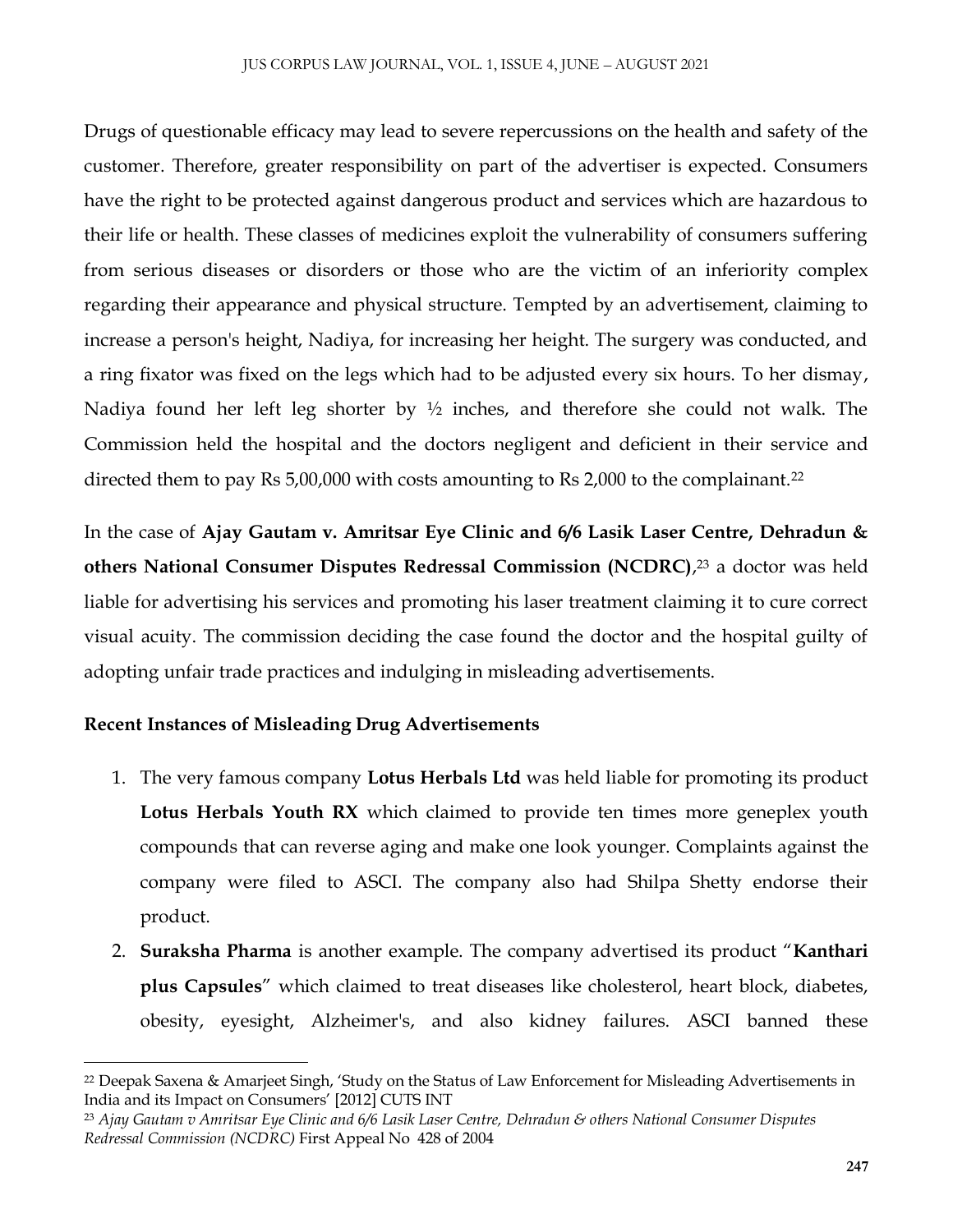advertisements stating that reckless claims made in it are inducing consumers to use the product without the prescription of the doctor.

- 3. **Patanjali** Medicines sold on the website Fineyog.com claimed to treat sexual problems in men. The site also sold various products for sex boosters, sexual strengths, treatment of infertility in women, etc. Baba Ramdev's product '**Divya Yauvanamrit Vati'** for impotence in men was also found to be promoted. The advertisement and promotion of all such medicines violate the Drugs and Magic Remedies Act and the guidelines given by ASCI.
- 4. Advertisement to cure slipped disc, migraine, height deficiency was given by the company **ACU-AID**. ASCI ruled the advertisement vague and questioned its efficacy. The advertisement was ultimately banned as it violated the Drugs and Magic Remedies Act.
- 5. There was a news flash regarding **Ayush Ayurveda** products treating **Covid-19**. The Ministry of Ayush wrote to all states and the Advertising Standards Council of India (ASCI) to take action against misleading ads and promotions about ayurvedic treatment to prevent and cure Covid-19.<sup>24</sup>

## **THE CONSUMER PROTECTION ACT: A RELIEF TO CONSUMERS?**

 $\overline{\phantom{a}}$ 

The Consumer Protection Act, 2019 provides the customer the right to seek redress against the false and misleading advertisement and provides for claiming compensation for the loss that occurred to them as a result of such advertisements. Such deceptive and false advertisements are referred to as "unfair trade practices". The new Act of 2019 has widened the scope of unfair trade practices to also include all kinds of representation, claims made under online electronic media, audio and visual publicity on the internet and websites, etc. Replacing the decade-old act of 1986, the new act provides for a more effective mechanism for resolving consumer grievances including those caused by misleading claims.

<sup>24</sup> Sharanya Ranga & Nidhi Tandon, 'Misleading Advertisements during Covid-19' (*Advayalegal,* 15 June 2020) [<https://www.advayalegal.com/blog/misleading-advertisements-during-covid-19/>](https://www.advayalegal.com/blog/misleading-advertisements-during-covid-19/) accessed 08 June 2021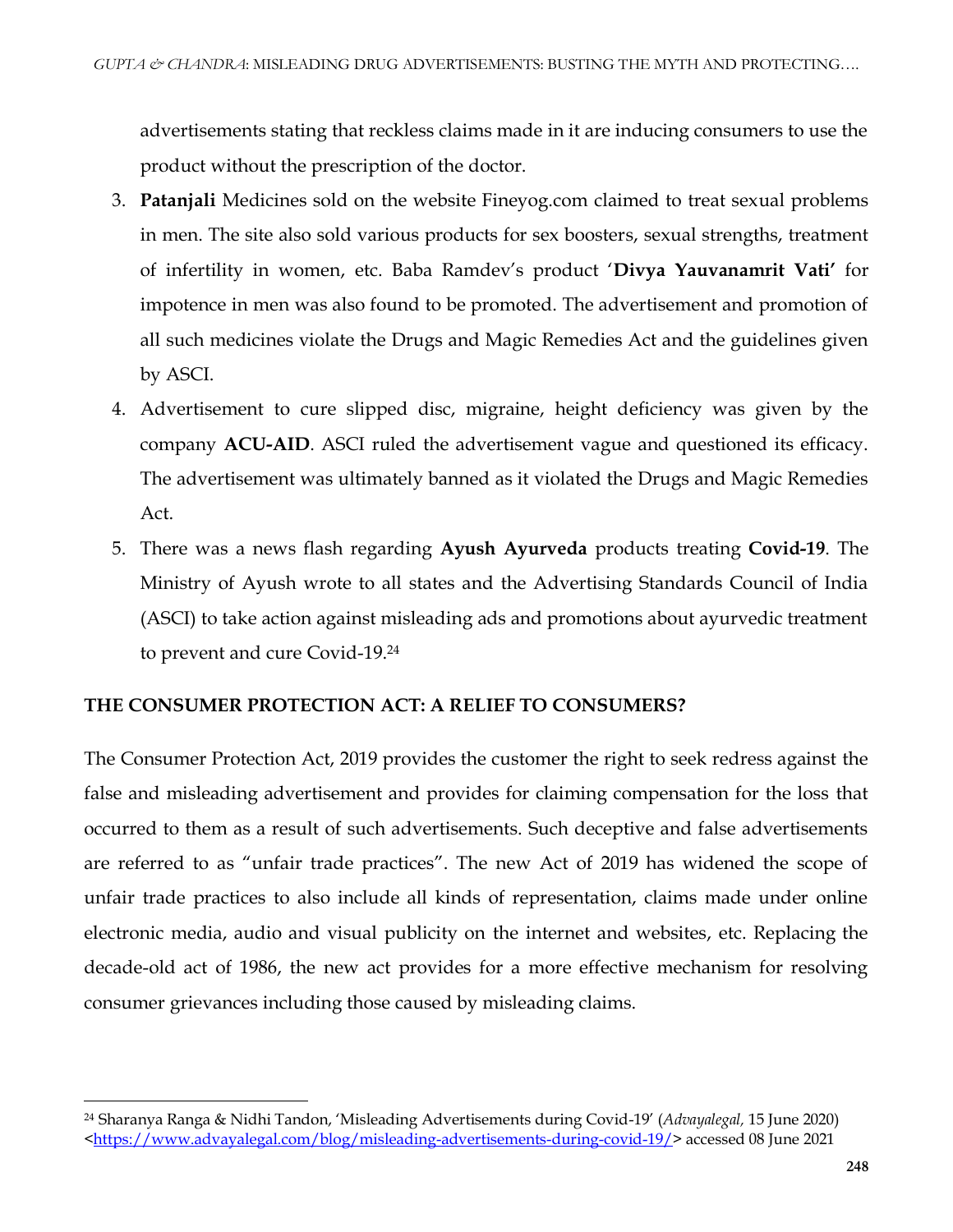Section 2(47) of the Consumer Protection Act, 2019 defines "unfair trade practices" as trade practices that are adopted for promoting the sale, use, or supply of a particular good or service by means of unfair or deceptive methods. Among the various unfair trade practices enumerated under the said section, one of the practices involves making the false or misleading representation, claim in respect of the need or usefulness of a product or service.<sup>25</sup>

The Act also defines "misleading advertisement" under section 2(28). An advertisement is misleading  $if^{26}$ -

- 1. It gives a false description of a product or service.
- 2. Provides false guarantee about the product and such false guarantee can mislead the consumers in respect of the nature, quality, and substance, quantity of the said product or service.
- 3. It conveys an express or implied representation which, if made by the manufacturer or seller or service provider thereof, would constitute an unfair trade practice; or
- 4. Deliberate concealment of important information regarding the product or service.

# **Centre Consumer Protection Authority (CCPA)**

The new act empowers the Centre Consumer Protection Authority (CCPA) to issue directions/orders and impose liabilities upon those indulging in misleading advertisements by making false and unrealistic claims. CCPA has been authorized to act as a regulator and protector of the rights of consumers and dealing with to inquire, investigate and take stringent actions on violation of the provisions of the act. The Act confers three major powers with the Central Authority under section 21 to regulate misleading and false advertisements-

1. Order for discontinuation or modification of advertisement-

When CCPA, after the investigation is satisfied that a particular advertisement is misleading or false, it may direct or issue an order to the trader, manufacturer, or advertiser for discontinuation or modification of such advertisement.<sup>27</sup>

<sup>&</sup>lt;sup>25</sup> Protection Act (n 2), s  $2(47)(f)$ 

<sup>26</sup> Protection Act (n 2), s 2(28)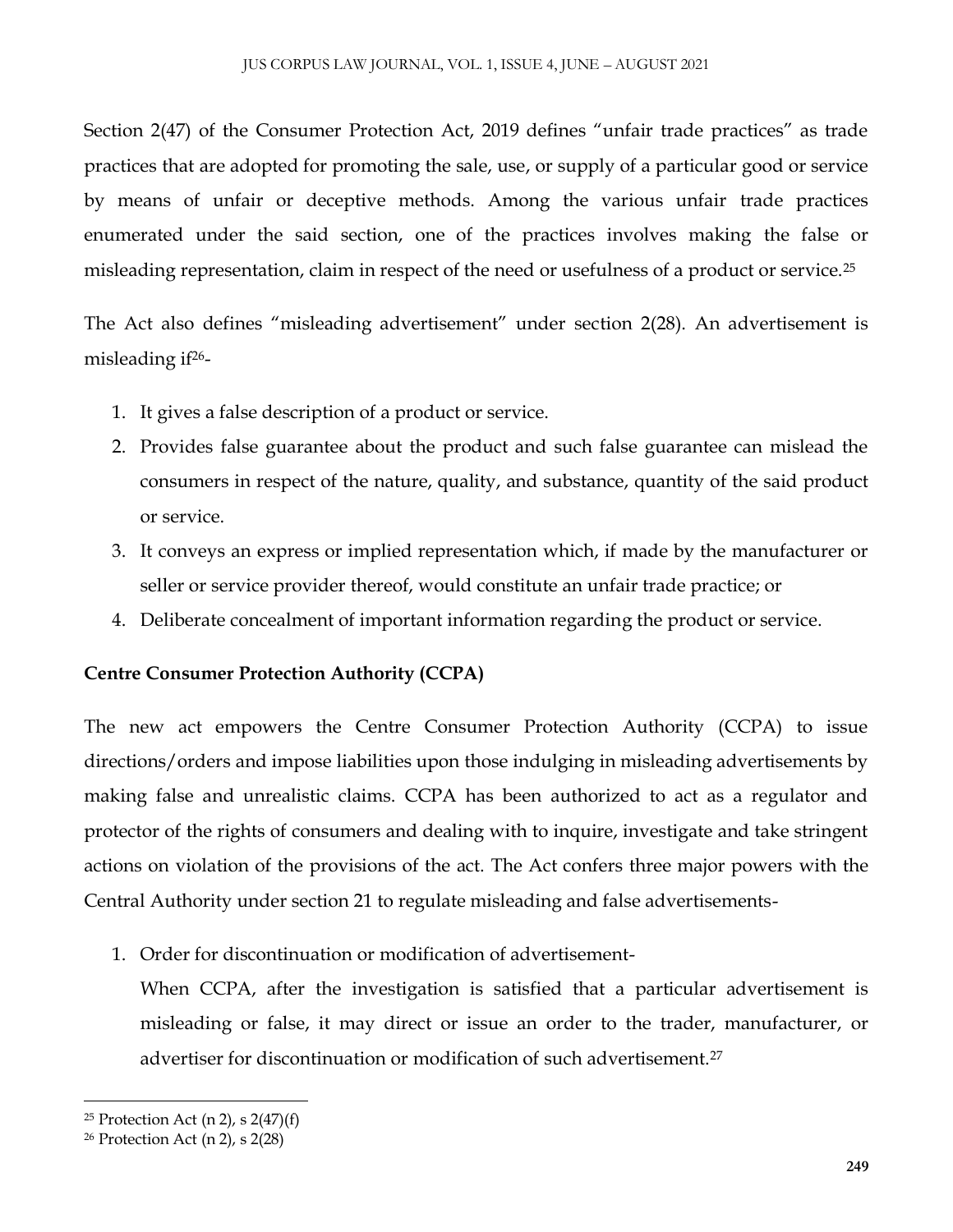2. Imposition of penalty-

The CCPA can take actions against the advertiser as well as against the endorsement of such advertisement and can impose penalties. CCPA is authorized to impose a penalty upon the manufacturer or endorser for the false and misleading advertisement of up to Rs. 10 Lakhs in case of first violation and up to Rs. 50 Lakhs for every subsequent violation.<sup>28</sup> Also, the authority is empowered to grant imprisonment for up to 2 years in such cases. In case of subsequent violation, imprisonment may extend up to 5 years. Therefore, misleading endorsement by celebrities attracts penalties provided that there is a failure of observance of due diligence on part of such celebrities. These celebrities are deployed to make unrealistic claims regarding a particular product. Hence, in order to refute liability, the endorser must take onus and exercise due diligence, and ensure that the claims made in the advertisement are true.

3. Prohibition on an endorsement -

Under the said Act, the CCPA can initiate suo moto proceedings against the person violating the provisions. The CCPA can prohibit the endorser involved in the misleading advertisement from endorsing any product or service for a period of up to one year. This period of one year may extend up to three years in case of subsequent contravention.<sup>29</sup> CCPA can also issue directions to recall products and discontinue services and demand refunds to consumers. Another effective tool for curbing the violation of consumer rights is taking of class action by CCPA on behalf of multiple consumers to address their grievances.

Recently, amidst the outbreak of the novel coronavirus, several industries have used the exponential fear of virus among the public to promote vaccines and medicines that falsely claim to cure the said virus. Leading companies like Facebook and Amazon have delisted various products claiming to cure the virus.<sup>30</sup> The promotion of false claims relating to

 $\overline{a}$ 

<sup>&</sup>lt;sup>27</sup> Protection Act  $(n 2)$ , s  $21(1)$ 

<sup>28</sup> Protection Act (n 2), s 21(2)

<sup>29</sup> Protection Act (n 2), s 21(3)

<sup>30</sup> Rupin Chopra, 'Rise In False And Misleading Advertisements Amidst Coronavirus Outbreak' (*Mondaq,* 13 May 2012)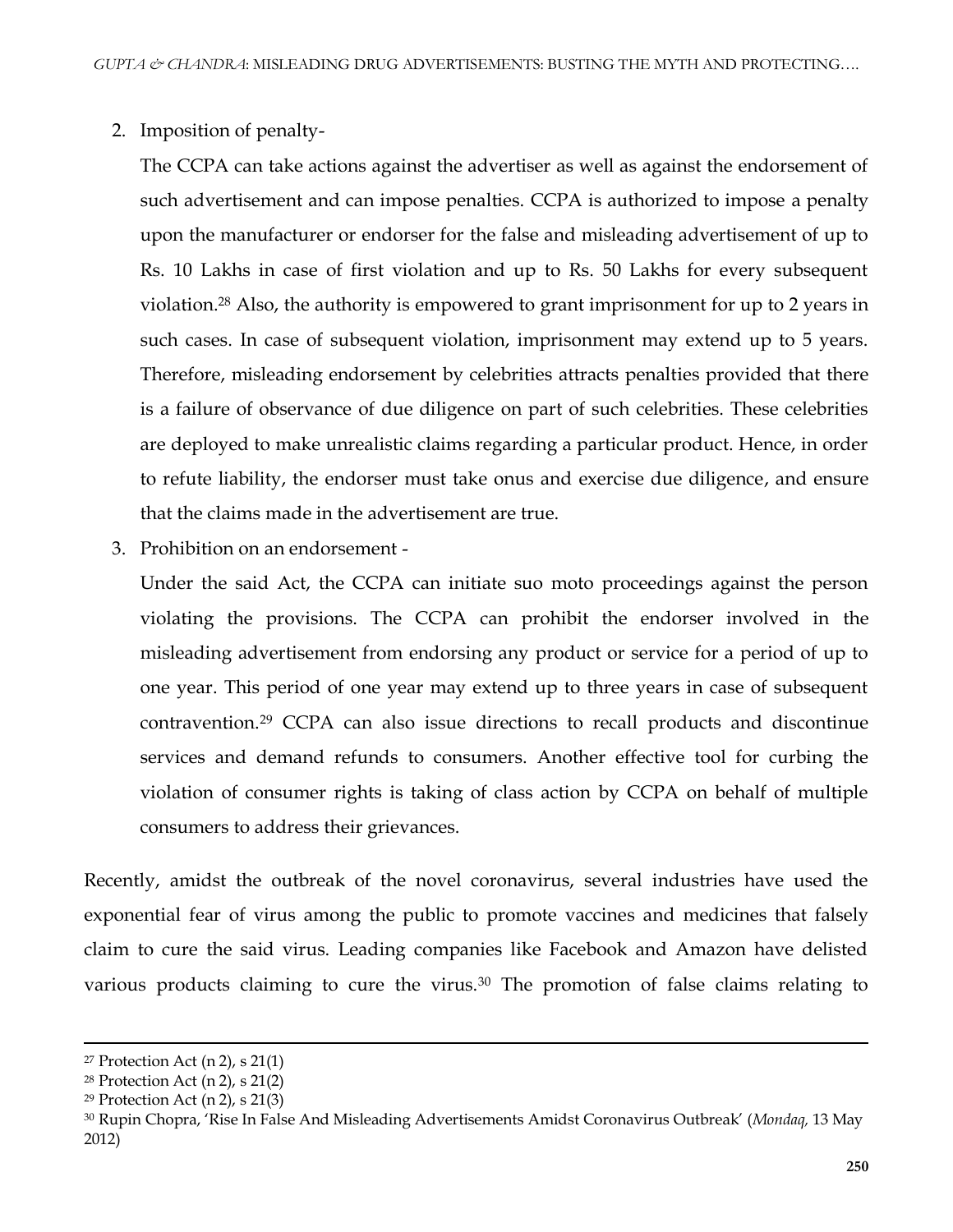medicines must be checked and it must be ensured that no such claim shall be made unless backed by scientific evidence or proper R&D.

# **JUDICIAL PRONOUNCEMENTS OVER THE YEARS**

In the landmark case of **Hamdard Dawakhana v. Union of India**, <sup>31</sup>the constitutional validity of the Drugs and Magic Remedies (Objectionable Advertisement) Act, 1954 was challenged on the ground of violation of right given under art. 14, right to freedom of speech under art. 19(1) (a)<sup>32</sup> and right to carry on trade and commerce under art. 19(1) (f)<sup>33</sup> & (g)<sup>34</sup>. The court while deciding the present case gave the following observations-

- 1. To analyze whether an act violates fundamental rights, it is necessary to examine the true nature and character of the act. For this purpose, all factors including the history, objective, purpose, surrounding circumstances have to be taken into consideration.
- 2. In order to sustain the presumption of constitutionality the court may take into consideration matters of common knowledge, the history of the times and may assume every state of facts which can be conceived existing at the time of legislation.<sup>35</sup>

Analyzing the history of the enactment, the court observed that the object of the act is to prevent self-medication and self-treatment to ensure the safety of the public and not merely to curb advertisements that offend against decency and morality. Therefore, keeping in view the purpose of the act, the court held that the restrictions imposed by it reasonable and in the interest of the general public. The court further stated that advertisements do not form part of freedom of speech but come under commercial speech.

In the case of **K.S. Saini and Anr. v. Union of India (UOI)**, <sup>36</sup> the publication of two pamphlets was contended to be against section 3(b) and (d) of the DMR Act on the ground

 $\overline{a}$ 

[<sup>&</sup>lt;https://www.mondaq.com/india/advertising-marketing-branding/932574/rise-in-false-and-misleading](https://www.mondaq.com/india/advertising-marketing-branding/932574/rise-in-false-and-misleading-advertisements-amidst-coronavirus-outbreak)[advertisements-amidst-coronavirus-outbreak>](https://www.mondaq.com/india/advertising-marketing-branding/932574/rise-in-false-and-misleading-advertisements-amidst-coronavirus-outbreak)accessed 09 June 2021

<sup>31</sup> Remedies Act (n 4)

<sup>32</sup> Constitution of India, art 19(1)(a)

<sup>33</sup> Constitution of India, art 19(1)(f)

 $34$  Constitution of India, art  $19(1)(g)$ 

<sup>35</sup> *Shri Ram Krishna Dalmia v Shri Justice S R Tendolkar* 1958 AIR 538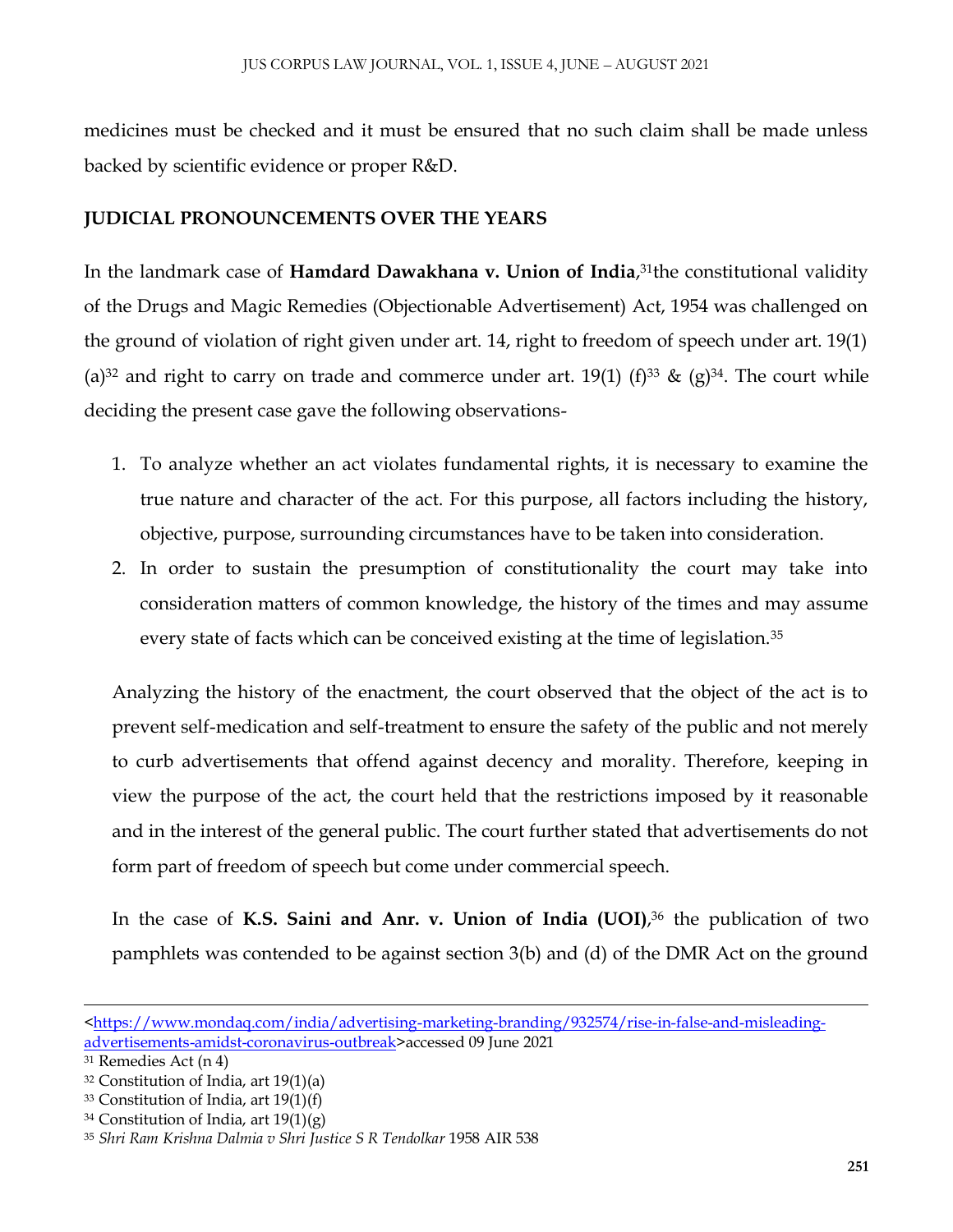that the said publication suggested the use of drugs for the "maintenance or improvement of the capacity of human beings for sexual pleasure". The court observed that there is no mention of word "drug" in the said advertisement neither it can be inferred from the plain reading of the pamphlet that it intends to use the drug in the treatment. The advertisement stating "for those men who always feel restless and have lost vigor due to use of narcotics or by ill-practices during their young days or for those who feel pain in calves or back or experience darkness insight due to weakness of the brain, this general tonic for men has been prepared in Santan Research Laboratory from 75 herbs collected from the Himalayas and other fields in India by Ayurvedic System and scientific methods." does not implies suggestion for use of drugs for maintenance or improvement of the capacity of human beings for sexual pleasure.

In **Zaffar Mohammad Z.M. Sarkar v. The State of West Bengal**, <sup>37</sup> the appellant advertised a drug claiming to cure certain diseases using "new methods, new machines of science and electric treatment". The court, in this case, observed that the terms "machines of science" used in the advertisement imply a substance used in diagnosis, cure, or treatment of disease as stated under section 2(b)(ii) of the Drugs and Magic Remedies Act. The said advertisement was intended to trap the ignorant and the unwary and therefore misleading.

The Delhi High Court in the case of **H.T Media Ltd. & Ors. Petitioners v. State***<sup>38</sup>* asserted that the said advertisement does not advertise any drug. The advertisement provided instant relief from diseases like sugar and high blood pressure by the use of ayurvedic medicine. The advertisement does not disclose the name of the drug but instead advises to consult Dr. Bengali. Based on the same, the court held that the advertisement does not intend to use any drug for diagnosis, cure, or treatment of a particular disease or disorder.

In another case of **K.C.Abraham v. The State of Kerala Peethaambaran Kunnathoor, Chennai**, <sup>39</sup> the advertisement of 'Musli Power Xtra', a herbal aphrodisiac manufactured by

<sup>36</sup> *KS Saini & Anr v Union of India* AIR 1967 P&H 322

<sup>37</sup> *Zaffar Mohammad ZM Sarkar v State of West Bengal* 1976 AIR 171

<sup>38</sup> *HT Media Ltd & Ors v State* CLR MC 3060/2010

<sup>39</sup> *KC Abraham v State of Kerala Peethaambaran Kunnathoor, Chennai* WP (C) No 11410 of 2011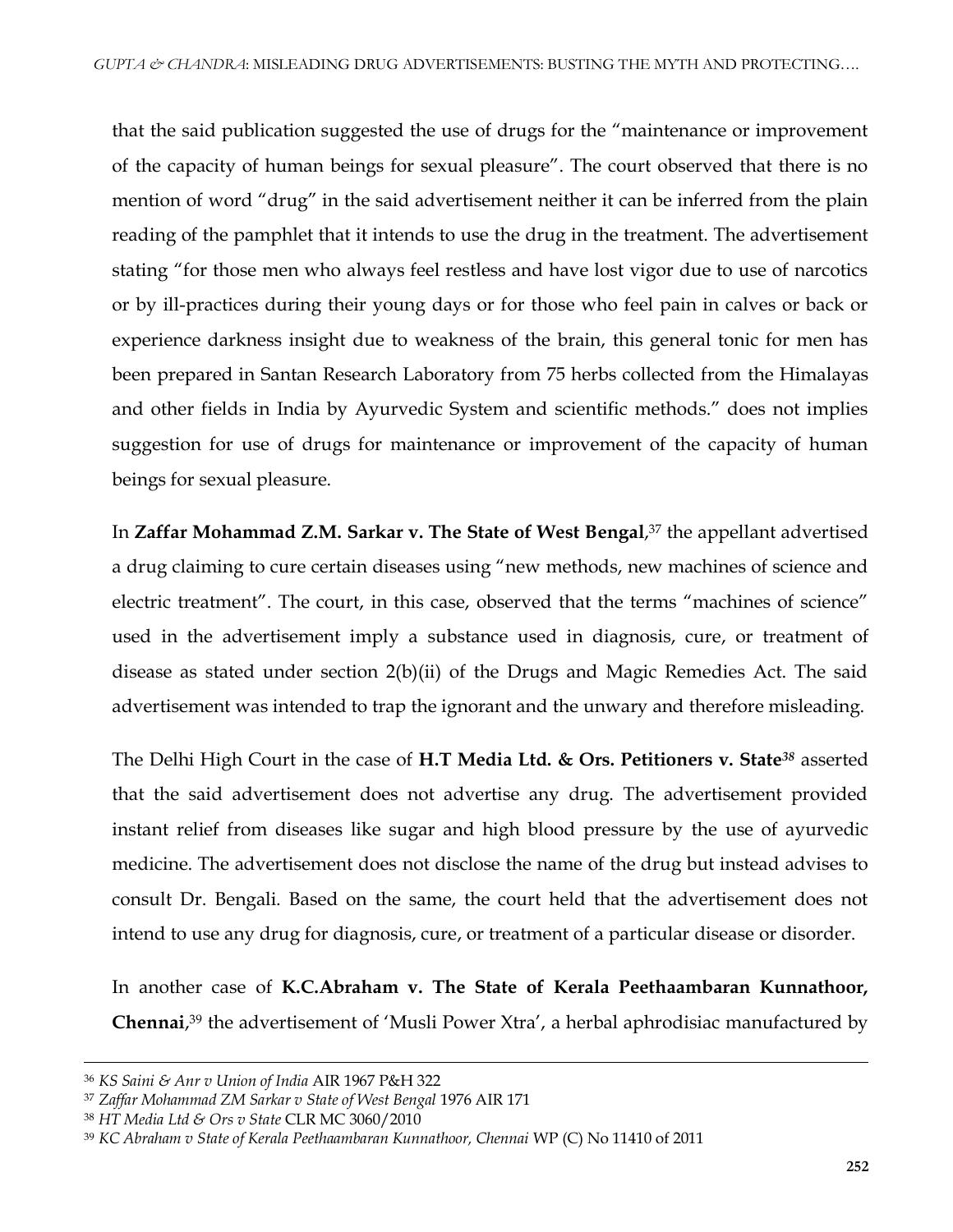the company Kunnath Pharmaceuticals in Kerala was held in violation of section 7 of the Drugs and Magic Remedies (Objectionable Advertisement) Act, 1954 on the ground that the said advertisement is inducing citizen for self-medication. The credibility and efficacy of the said drug were under question and were contended to have negative effects on the human body. The Proprietor KC Abraham was subjected to the penalty of Rs. 50000 and imprisonment for four months under the act. The judgment also provided for rigorous imprisonment of three months in case of default in payment of the said amount.

The **Nirmal Baba case<sup>40</sup>** is the epitome in this context. In this case, the petition states that Nirmaljit Singh Nirula, popularly addressed as "Nirmal Baba" has been involved in the advertising of certain drugs in various print media and electronic forms referring to them as "magical treatments" for some diseases. The self-styled baba uses to mislead people into buying his products by claiming himself as the "representative of God". The petition further stated that Baba used his tactics to convince common people and has earned more than Rs.200 crores within a few years through such advertisements. These advertisements taken up by the Baba violates the provisions of the Drug and Magic Remedies Objectionable Advertisement Act, 1954.

The Maharashtra Medical Council for the first time in the case of **Dr. Anjali Malpani v. The State of Maharashtra and 13 Ors.**, <sup>41</sup> cancelled the registration of doctors over the misleading advertisement. The ASCI filed a complaint against two Colaba doctor couples for advertising their services and claiming guaranteed pregnancy on their website and also ensuring a refund of the amount of the treatment failed. The registration of the doctor couple was ultimately suspended for three months and they were also not allowed to practice elsewhere in this duration.

In **Creative Diagnostic Medicare Pvt. Ltd. v. State of Tamil Nadu**42, the label of the drug stated "Allergen extracts for immunotherapy, the choice of treatment in the management of allergic asthma, rhinitis, etc." was alleged to be in violation of section 3(d) of the Drugs and

<sup>40</sup> Khare (n 1)

<sup>41</sup> *Dr Anjali Malpani v State of Maharashtra & Ors* WP (L) No 1071 of 2016

<sup>42</sup> *Creative Diagnostic Medicare Pvt Ltd v State of Tamil Nadu* WP (C) No 2205 of 2020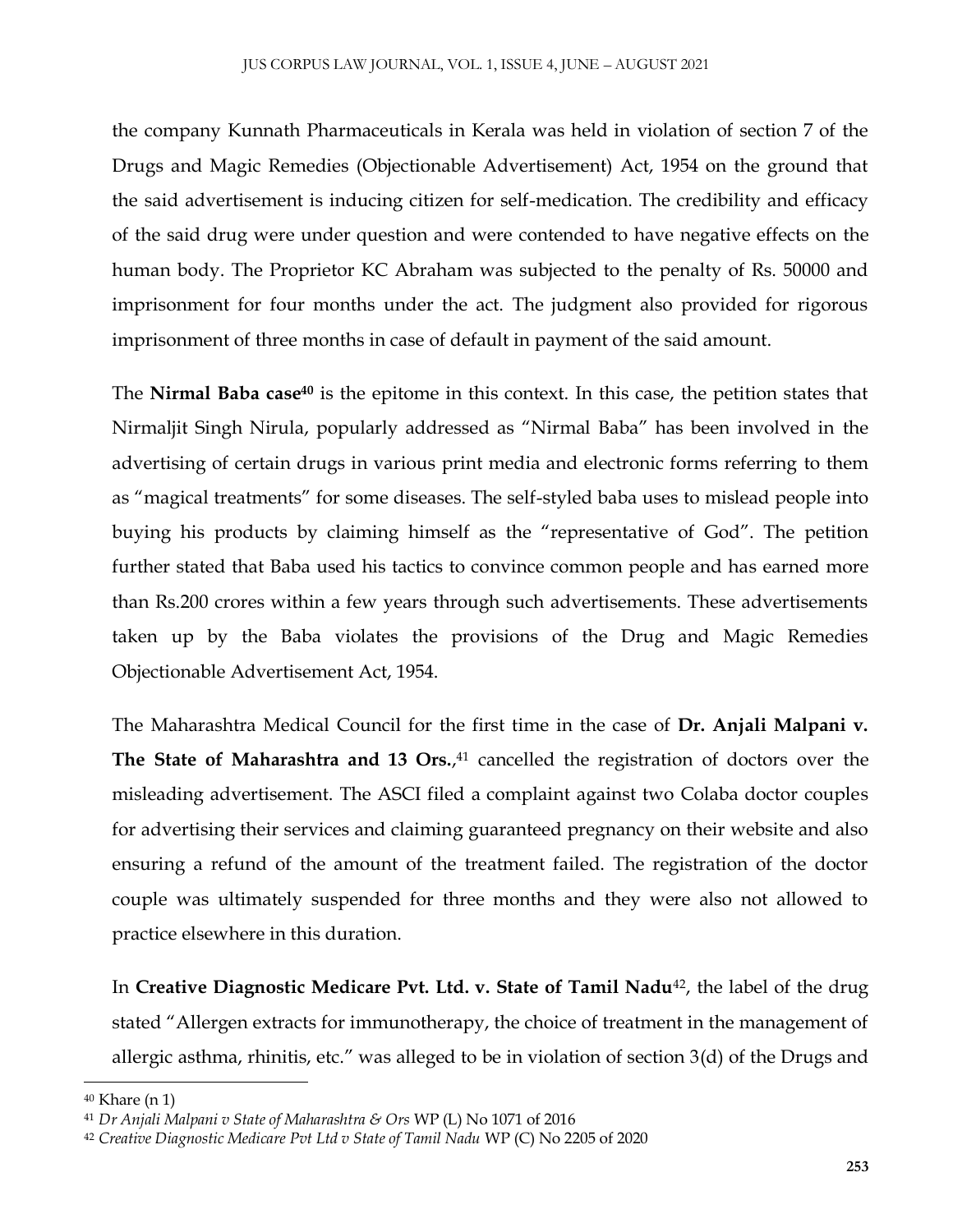Magic Remedies Act, 1954 and Rule 6 of Drugs and Magic Remedies Rules, 1955. The court allowed the petition quashing proceedings against the petitioners asserting that the said advertisement only states that the drug is a choice of treatment and not a choice of treatment in curing the given diseases and therefore does not violate the act and rules.

#### **CONCLUSION AND SUGGESTIONS**

With the objective to reap profits, misleading advertisements claiming to give unrealistic benefits to the consumers have become a common marketing practice. These claims made by advertising companies are not backed by any scientific evidence or proper research and development. Above this, outdated laws and the ignorant attitude of the consumers further encourage manufacturers and trades to indulge in unfair trade practices. Despite having so many laws concerning the advertisements of false medicines and drugs, consumers are still falling trap by such advertisements. We have already seen that in this era of the pandemic, manufactures are continuously giving false advertisements of drugs and medicines for curing the novel coronavirus. These drugs are dangerous and can pose major health threats to consumers. Hence, it is advisable that the consumers be aware of such traps and make sure that their rights remain protected. Some of the recommendations are as follows-

- 1. Currently, the Advertising Standards Council of India is a self-regulatory voluntary organization whose recommendations are not binding. Taking into consideration the tremendous potentiality of the ASCI code, and its effectiveness in controlling the advertisement of misleading products, it would be beneficial to include the code in the existing legal enforcement structure relating to advertisements. The same can be in two ways
	- a. Giving the ASCI code legal recognition by including it in the legal regime governing and controlling advertisements. The code has been made legally applicable under the television advertisement mechanism<sup>43</sup> and must be done for the advertisements in relation to other sectors as well.

<sup>43</sup> Cable Television Network Rules 1994, Rule 7